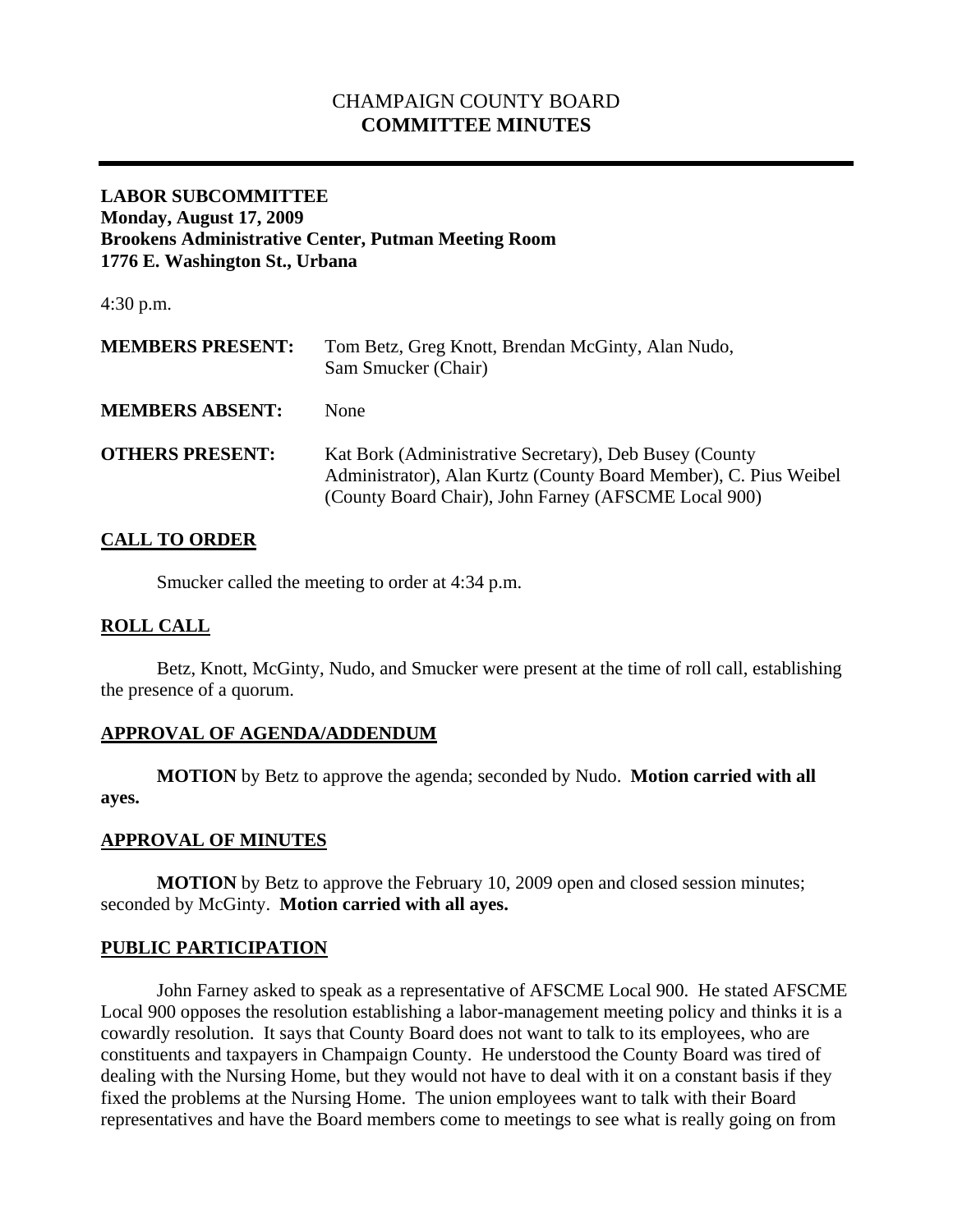both sides. Farney was worried about the resolution's language regarding County managers because County Board members were elected to manage, not Deb Busey or the Nursing Home Administrator. He wanted to see County Board members telling Deb Busey and other managers what meetings to attend, not the other way around.

**MOTION** by Betz to move item 8 before the closed session on the agenda; seconded by McGinty. **Motion carried with all ayes.** 

## **CLOSED SESSION PURSUANT TO 5 ILCS 120/2(c)2 TO CONSIDER COLLECTIVE NEGOTIATING MATTERS BETWEEN THE COUNTY AND ITS EMPLOYEES OR THEIR REPRESENTATIVES**

**MOTION** by Betz to enter into closed session pursuant to 5 ILCS 120/2 (c) 2 to consider collective negotiating matters between Champaign County and its employees or their representatives. He further moved that the following individuals remain present: the County Administrator and the Recording Secretary. Motion seconded by McGinty. **Motion carried with a vote of 5 to 0.** Betz, Knott, McGinty, Nudo, and Smucker voted in favor of the motion. The committee entered into closed session at 5:07 p.m. The committee resumed open session at 5:37 p.m.

# **RECOMMENDATION OF APPOINTMENT OF NEGOTIATING TEAM FOR AFSCME GENERAL UNIT CONTRACT; FOP CORRECTIONS CONTRACT; & FOP CORRECTIONS SERGEANTS CONTRACT**

 Smucker nominated himself and Nudo to the Negotiating Team for the AFSCME General Unit contract negotiations. Smucker nominated Knott to the Negotiating Teams for the FOP Corrections and Corrections Sergeants contract negotiations.

**MOTION** by Nudo to approve the nominations; seconded by Betz. **Motion carried with all ayes.** 

## **OTHER BUSINESS**

Approval of Resolution Establishing a Policy Regarding Attendance of County Board Members at Labor Management Meetings or Meetings Required Pursuant to Collective Bargaining Agreements

A revised resolution was distributed to the committee. McGinty heard what Farney said about wanting access to County Board members, but that was not the issue in the resolution. The County Board has a set Negotiating Team with Board members and professional staff who attend the multiple sessions and are informed about the contract issues. The Negotiating Team reports back to the full Board with information when it is appropriate. McGinty thought it would be counterproductive and inefficient to change that procedure. The designated team should do the negotiating.

Betz agreed with McGinty and noted the Open Meetings Act excludes other Board members from negotiating sessions. The Negotiating Team is designated with the authority to act by the County Board. This resolution addressed the different question of labor-management meetings.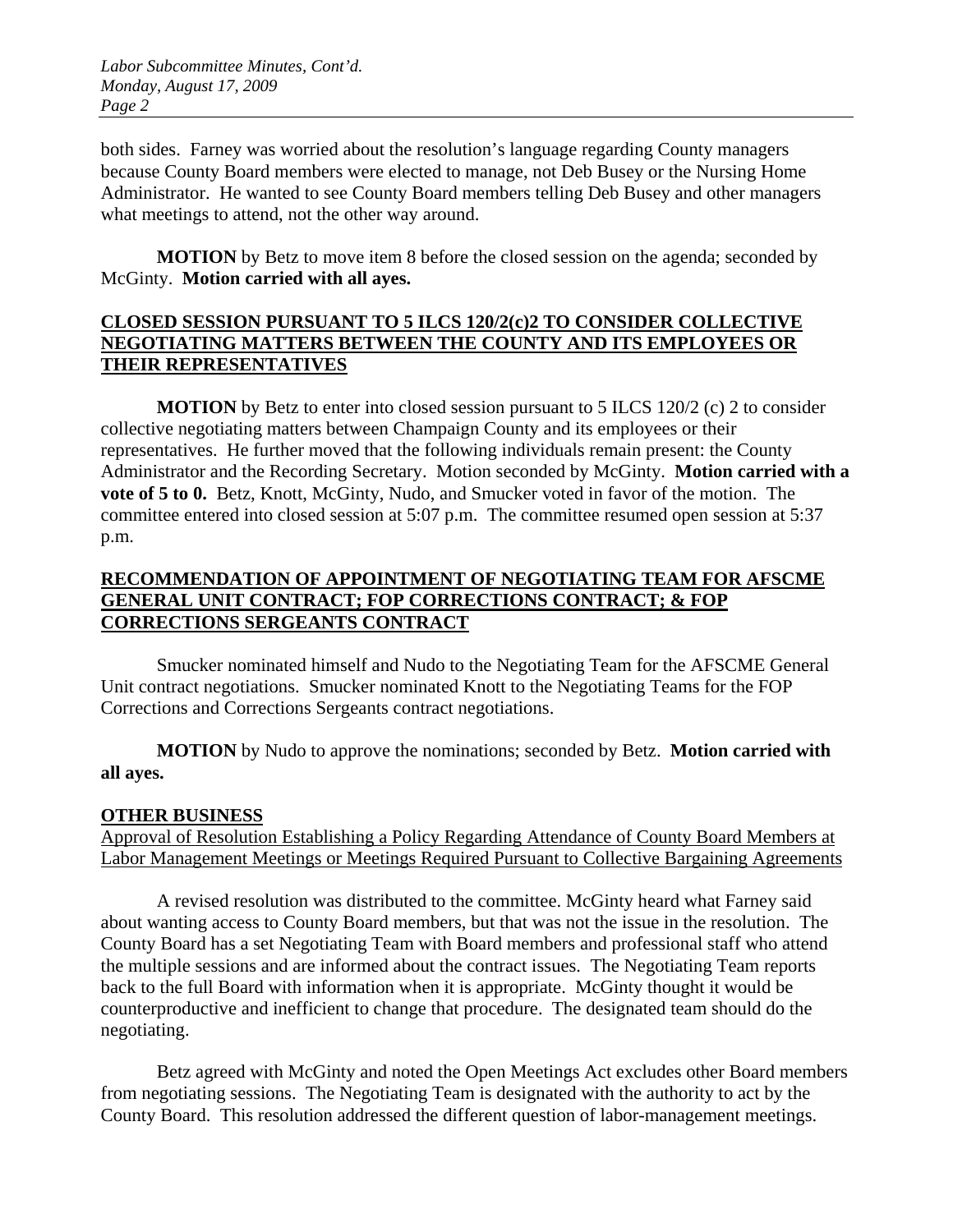These meetings are built into the contracts and are not about negotiating. The County Board hires professionals to manage its many departments, pays them well, and they answer to the Board. Betz did not think it was County Board members' role to become part of labor-management relation meetings when the members do not run the departments on a day-to-day basis. He described his experience on a Negotiating Team and passing on feedback from constituents to the appropriate department head. As a County Board member, he should not be in room when Buffenbarger is hearing employee complaints because that is why Buffenbarger was hired. Betz wants people to understand the proper channels must be followed to prevent end-around techniques. There needs to be recognition that a chain of command exists. While the Board is ultimately responsible, they should not be involved in the day-to-day operations of departments.

Knott completely agreed with Betz's comments and remarked the County Board's role is policy-making while managers are hired to manage. The County employees feel free to talk to him outside of the office about problems and he will take other concerns to the appropriate manager because it is the proper process. The County Board owes it to their department heads to follow this process. Individual employees are still free to talk to County Board members.

Betz thought there was also a union rights issue because the Board might be hearing from only a small section of the union who do not represent the whole entity. The County Board could commit an unfair labor practice by adopting the position of a small minority of the union and has to be careful.

Smucker asked where Board members should draw the line about not discussing employment related matters with an employee. Knott emphasized that no single Board member has the authority to bargain. Smucker noted employees can lobby Board members on any issue as citizens. Knott expressed that any operational issues reported by an employee should be referred to the department head or elected official by the County Board member. That process is important. There is implied pressure when a Board member is asking a manager about an issue; this balances the fact that the County Board cannot negotiate.

Kurtz asked if Board members were allowed to attend labor-management meetings as observers only. Knott stated they cannot shake the role of a County Board member and it would circumvent the process. Kurtz said he wanted to observe the negotiations and labor-management meetings. Betz clarified that labor-management meetings are not negotiations. Busey explained labor-management meetings are defined by the contracts as meetings between the employer (management) and the union related to specific operational and contract issues. These are not negotiating sessions. The resolution allows for management to request a County Board member attend a labor-management meeting when the manager believes there is a benefit to having a Board member at the meeting. She has attended labor-management meetings and they typically talk about the day-to-day implementation of the contract terms in operations, not policy. She pointed out management does not invite specific union employees to attend a labor-management meeting; the bargaining agent brings those employees to the table. It would not be appropriate for the bargaining agent to specifically invite certain County Board members to a labor-management meeting. It seems appropriate that management continues to determine who are the appropriate management representatives to deal with the identified issues for discussion at the labor-management meetings.